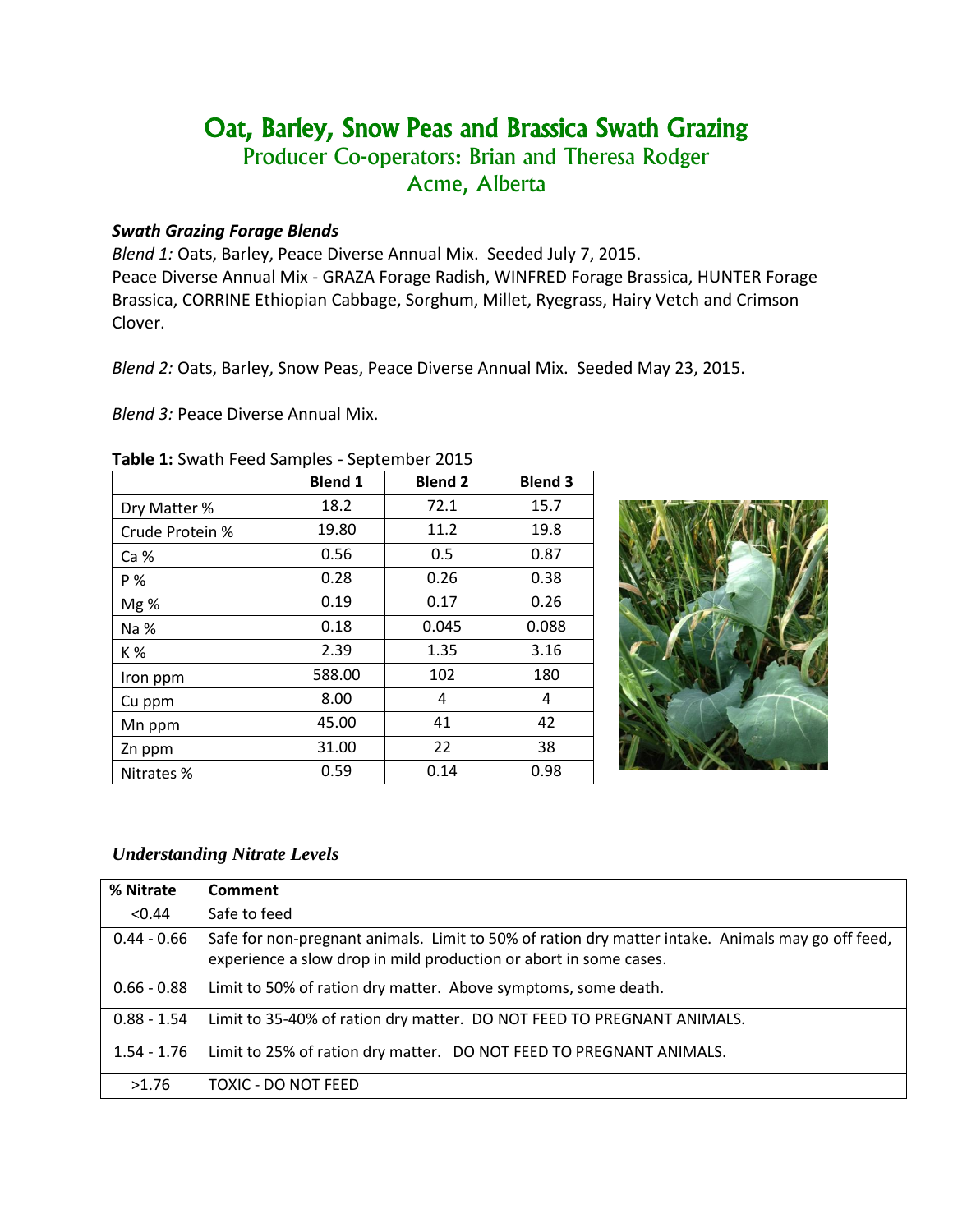|                     | May, 2015      | October, 2015  | October, 2015  | October, 2015  |
|---------------------|----------------|----------------|----------------|----------------|
| $0 - 6"$            | <b>Blend 1</b> | <b>Blend 1</b> | <b>Blend 2</b> | <b>Blend 3</b> |
| OM (%)              | 7.6            | 11.4           | 8.9            | 14.3           |
| $N$ (ppm)           | 44             | 29.0           | 8              | 10             |
| $P$ (ppm)           | 27             | >60            | 24             | >60            |
| K (ppm)             | 482            | >600           | 293            | >600           |
| $S$ (ppm)           | 7              | 14.0           | 452            | 11             |
| Ca (ppm)            | 2400           | 2090.0         | 4820           | 2170           |
| Mg (ppm)            | 245            | 358.0          | 652            | 524            |
| Fe (ppm)            | 140            | 150.0          | 24             | 120            |
| Cu (ppm)            | 0.8            | 0.9            | 0.5            | 1.2            |
| Zn (ppm)            | 3.2            | 5.9            | $\overline{2}$ | 11             |
| B (ppm)             | 1.2            | 1.5            | 1.8            | 1.7            |
| Mn (ppm)            | 50.1           | 28.2           | 3.5            | 14.5           |
| Chloride<br>(mg/kg) | 11             | 12.0           | 5.1            | 8.6            |
| pH                  | 5.4            | 6.4            | 7.7            | 6.6            |

#### **Table 2:** Soil Samples

# *Soil Quality*

Soil is a living system that represents a finite resource that is essential to life on earth. It forms a thin skin made up of mineral and organic matter on the earth's surface. It develops slowly and is influenced by parent materials, time, climate, and living organisms.

Soil quality is mainly an indication how well it performs the functions that we want it to. Soil quality can be influenced by the land use decisions made by its stewards. In agriculture our thoughts immediately turn to crop production. Some of the key functions include:

- Water holding capacity
- Water and air movement
- Providing nutrients for the crop
- Nutrient cycling
- Hosting the biological life forms that aid nutrient mineralization

Soil organic matter is a very important to soil quality since it affects both the physical and chemical properties of the soil. It improves soil quality by influencing water and air movement, water infiltration rate, water holding capacity, soil structure, bulk density, tilth and nutrient holding ability. Organic matter provides nutrients as well as binding them as a reservoir for future use. It also helps bind soil particles together, reduces surface crusting, stabilizes soil aggregates and reduces both water run-off and soil erosion.

Providing the crop with a complete and balanced nutrient package, according to its needs, not only improves the yield but also has a direct effect on the soil organic matter component. As the root grows it is a continuous process of shedding dead tissue as new cells grow. The root tip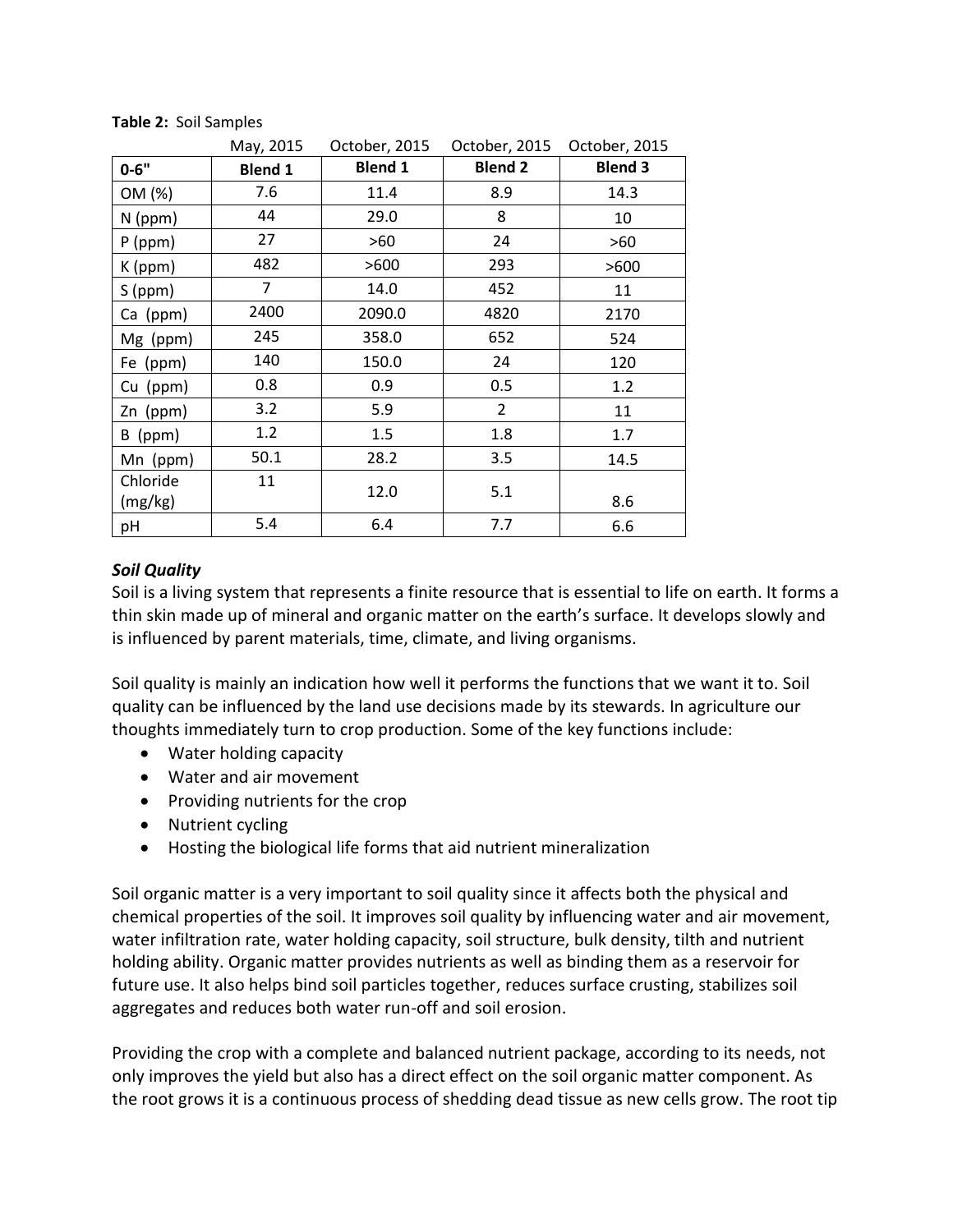consists of specialized cells, containing glomalin, which sloughs off to make the movement through the soil easier. This material adds to the organic content of the soil. Old roots die as new roots are established. In a swath grazing scenario both the left behind plant material and the manure from the animals add to the organic content and the nutrient of the soil.

Water and air movement through the soil is accomplished through the channels caused by decaying roots as well as those caused by burrowing insects and worms. Worms through their castings help bind smaller soil particles into larger stable aggregates.

Soil Compaction can deprive crops of water and nutrients even in a situation where moisture and nutrients are in adequate supply. Roots cannot absorb water and nutrients if air is not available to them. Compacted soil also make root penetration more difficult, limiting their ability to access, phosphorous, potash and certain micronutrients that are immobile and must be sought out by the roots. To prevent soil compaction swath grazing animals should be removed when the ground starts to thaw.

**Nitrogen,** after swath grazing it is not unusual to see an increase in soil test N. If a single urine spot is included in the sample an increase in soil test N is expected. With peas, fixed nitrogen goes to the production of protein and only after the peas are mature (physiological maturity) does any residual N remain for the next season. Another benefit of peas is that their fibrous root system can leave the top soil in a rich condition.

**Phosphorous** in soils moves between three, perhaps four pools of varying availability. The numbers in all soil tests are moderately low with 40 ppm a desirable working number. Phosphorous serves as the instrument of energy exchange in plant, animal and human cells.

**Potassium** activates protein synthesis and is required for enzyme activation. It also acts to make plants more water use efficient and resistant to freezing. Alfalfa is a heavy user of potassium.

**Sulfur** is required for protein synthesis.  $N + S =$  protein. Sulfur is also instrumental in the efficient use of nitrogen. It is also highly variable in soils due to sulfate being water soluble and very mobile. At the Acme site sulfur is extremely low in 3 of the 4 samples.

**Calcium** is essential for cell wall development and the structure that binds cell walls together. It also controls the rate of water uptake and transpiration. Our soils are calcareous in nature and large amounts are naturally present.

**Magnesium** is the nutrient at the center of the chlorophyll molecule and directly governs the rate of photosynthesis. This activity also translates into  $CO<sub>2</sub>$  fixing and control of several respiratory enzymes. There seems to be a slight reduction between September 2013 and